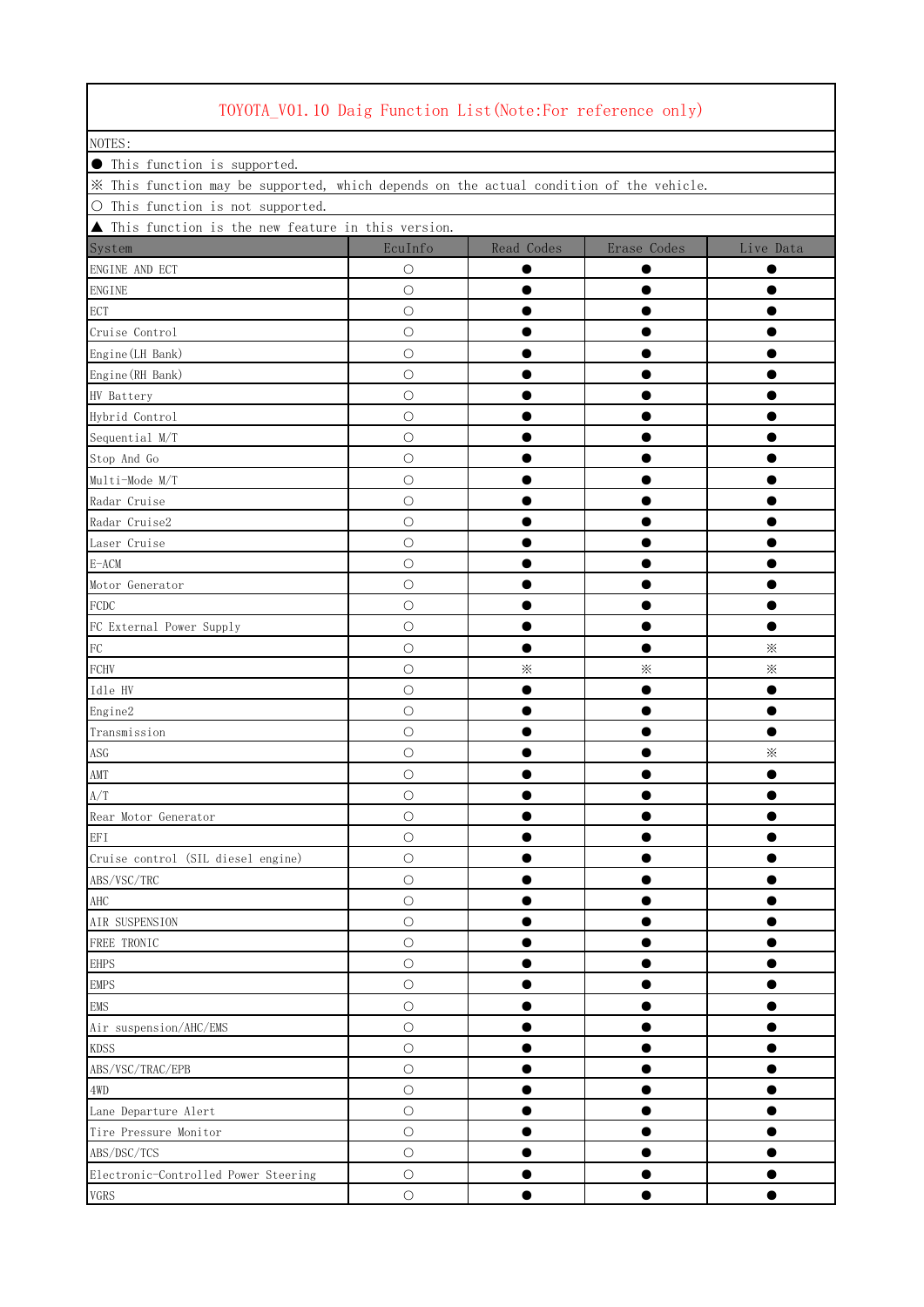| Stabilizer                 | $\bigcirc$ | $\bullet$ | $\bullet$ | $\bullet$ |
|----------------------------|------------|-----------|-----------|-----------|
| Intelligent Parking Assist | $\bigcirc$ |           |           |           |
| Electric Parking Brake     | $\bigcirc$ |           |           |           |
| Lane Keeping Aisst         | $\bigcirc$ |           |           |           |
| Front Stabilizer           | $\bigcirc$ | 0         |           | $\bullet$ |
| Rear Stabilizer            | $\bigcirc$ |           |           |           |
| $\mbox{{\sc ARS}}$         | $\bigcirc$ | 0         |           |           |
| <b>PPS</b>                 | $\bigcirc$ | $\bullet$ |           | $\bullet$ |
| Front Recognition Camera   | $\bigcirc$ | $\bullet$ | $\bullet$ | $\bullet$ |
| ${\rm LKA/LDA}$            | $\bigcirc$ | $\bullet$ | $\bullet$ | $\bullet$ |
| LKA/LDA (Sub)              | $\bigcirc$ | $\bullet$ | $\bullet$ | $\bullet$ |
| PCS/LDA/RSA/LVN            | $\bigcirc$ | $\bullet$ |           | $\bullet$ |
| Parking Assist Camera      | $\bigcirc$ | $\bullet$ | $\bullet$ | $\bullet$ |
| <b>EPS</b>                 | $\bigcirc$ | $\bullet$ | $\bullet$ | $\bullet$ |
| Four Wheel Drive           | $\bigcirc$ |           |           |           |
| <b>AFS</b>                 | $\bigcirc$ | 8         |           | 0         |
| AIR CONDITIONER            | $\bigcirc$ |           | 0         | $\bullet$ |
| <b>BACK DOOR</b>           | $\bigcirc$ |           | 0         | e         |
| <b>BODY</b>                | $\bigcirc$ |           |           |           |
| BODY2                      | $\bigcirc$ | $\bullet$ | $\bullet$ | $\bullet$ |
| BODY NO3                   | $\bigcirc$ | ●         | $\bullet$ | $\bullet$ |
| BODY NO4                   | $\bigcirc$ | $\bullet$ | $\bullet$ | $\bullet$ |
| BODY NO5                   | $\bigcirc$ |           |           |           |
| CLEARANCE SONAR            | $\bigcirc$ | $\bullet$ | $\bullet$ | $\bullet$ |
| COMBI SW                   | $\bigcirc$ | $\times$  | $\times$  | $\times$  |
| $\text{D-DOOR}$            | $\bigcirc$ | $\bullet$ | $\bullet$ | $\bullet$ |
| $D-SEAT$                   | $\bigcirc$ | $\bullet$ | $\bullet$ | 0         |
| GATEWAY                    | $\bigcirc$ | $\bullet$ | $\bullet$ | $\bullet$ |
| $\verb+MIRROR+$            | $\bigcirc$ | $\times$  | $\times$  |           |
| MIRROR-L                   | $\bigcirc$ | $\times$  | $\times$  |           |
| $\texttt{MIRROR-R}$        | $\bigcirc$ | $\times$  | $\times$  | Ð         |
| OCCUPANT DETECT            | $\bigcirc$ | $\bullet$ | $\bullet$ | $\bullet$ |
| $\mbox{P-DOOR}$            | $\bigcirc$ | $\bullet$ | $\bullet$ | $\bullet$ |
| P-SEAT                     | $\bigcirc$ | $\bullet$ | $\bullet$ | $\bullet$ |
| PWR SOURCE CTRL            | $\bigcirc$ |           | $\bullet$ | $\bullet$ |
| RAIN SENSOR                | $\bigcirc$ | $\bullet$ | $\bullet$ | $\bullet$ |
| REAR-SEAT SW               | $\bigcirc$ | $\times$  | $\times$  | $\bullet$ |
| RL-DOOR MOTOR              | $\bigcirc$ | $\bullet$ | $\bullet$ | $\bullet$ |
| RL-SEAT                    | $\bigcirc$ | $\times$  | $\times$  | $\bullet$ |
| RR-DOOR MOTOR              | $\bigcirc$ | $\bullet$ | $\bullet$ | $\bullet$ |
| RR-SEAT                    | $\bigcirc$ | $\times$  | $\times$  | $\bullet$ |
| SLIDE ROOF                 | $\bigcirc$ | $\bullet$ | $\bullet$ | ●         |
| SRS AIRBAG                 | $\bigcirc$ | $\bullet$ | $\bullet$ | $\bullet$ |
| STEERING PAD SWITCH        | $\bigcirc$ | $\times$  | $\times$  | $\bullet$ |
| TILT&TELESCO               | $\bigcirc$ | $\bullet$ | $\bullet$ | $\bullet$ |
| WIPER                      | $\bigcirc$ | $\times$  | $\times$  | $\bullet$ |
| Main Body                  | $\bigcirc$ | $\bullet$ | $\bullet$ | $\bullet$ |
| ${\rm Tvss}$               | $\bigcirc$ | $\bullet$ | $\bullet$ | $\bullet$ |
| Entry&Start                | $\bigcirc$ | $\bullet$ | $\bullet$ | $\bullet$ |
| Master Switch              | $\bigcirc$ |           |           |           |
| HV Gateway                 | $\bigcirc$ | $\bullet$ | $\bullet$ | $\bullet$ |
| Night View                 | $\bigcirc$ | $\bullet$ | $\bullet$ | $\bullet$ |
| HL AutoLeveling            | $\bigcirc$ | $\bullet$ | $\bullet$ | $\bullet$ |
| Gateway BEAN               | $\bigcirc$ | $\bullet$ | $\bullet$ | $\times$  |
|                            |            |           |           |           |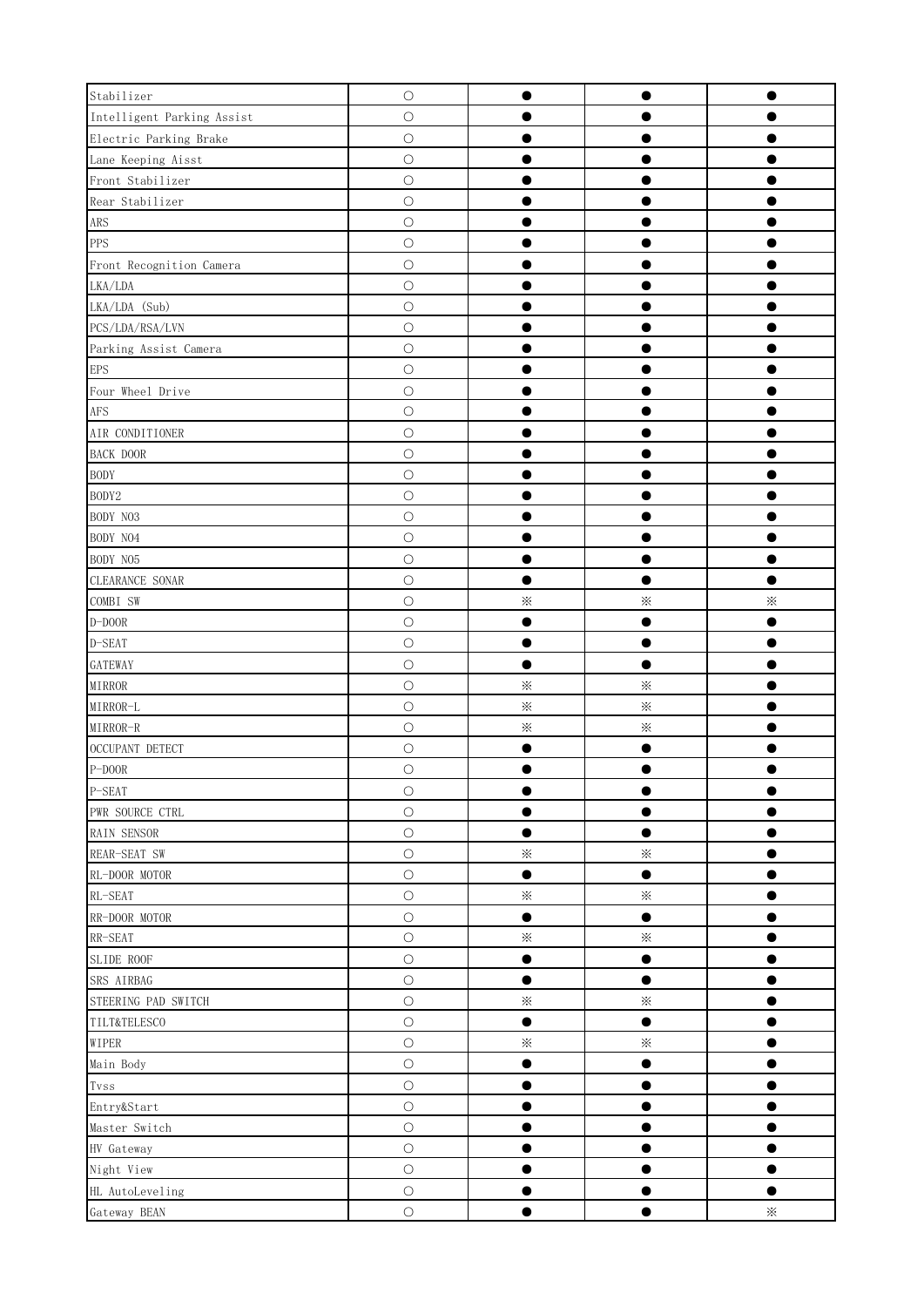| Accessory Gateway           | $\bigcirc$ | $\bullet$ |           | $\bullet$ |
|-----------------------------|------------|-----------|-----------|-----------|
| Front Left Seat A/C         | $\bigcirc$ |           |           |           |
| Front Right Seat A/C        | $\bigcirc$ |           |           | $\bullet$ |
| Gateway CAN                 | $\bigcirc$ |           |           | $\times$  |
| ECM Gateway                 | $\bigcirc$ | ●         |           | $\bullet$ |
| ECB Gateway                 | $\bigcirc$ |           |           |           |
| WIL Gateway                 | $\bigcirc$ | $\bullet$ |           | ●         |
| Center Console Switch       | $\bigcirc$ | $\times$  |           |           |
| Rear Console Switch         | $\bigcirc$ | $\bullet$ | 0         |           |
| Rear Left Seat A/C          | $\bigcirc$ | $\bullet$ | $\times$  |           |
| Rear Right Seat A/C         | $\bigcirc$ | $\bullet$ | $\times$  |           |
| Electric Power Control      | $\bigcirc$ |           | $\bullet$ |           |
| Active Headrest R           | $\bigcirc$ | $\bullet$ | $\bullet$ | $\bullet$ |
| Active Headrest L           | $\bigcirc$ | $\bullet$ | $\bullet$ | $\bullet$ |
| Combination Meter           | $\bigcirc$ | $\bullet$ |           | $\bullet$ |
| Theft Deterrent             | $\bigcirc$ |           | 0         | 0         |
| Pre-Crash                   | $\bigcirc$ | $\bullet$ | $\bullet$ | $\bullet$ |
| Pre-Crash 2                 | $\bigcirc$ | $\bullet$ | 0         | $\bullet$ |
| PM1 Gateway                 | $\bigcirc$ |           |           |           |
| PM2 Gateway                 | $\bigcirc$ |           | 0         | $\bullet$ |
| Charging Control            | $\bigcirc$ | $\bullet$ | 0         | 0         |
| Night                       | $\circ$    | ●         | O         | ●         |
| Smart Access                | $\bigcirc$ |           |           |           |
| $\ensuremath{\mathsf{IMB}}$ | $\bigcirc$ | 0         |           | 0         |
| Meter                       | $\bigcirc$ |           |           |           |
| AHS                         | $\bigcirc$ | $\bullet$ |           | $\bullet$ |
| ITS Connect                 | $\bigcirc$ | $\bullet$ | $\bullet$ | $\bullet$ |
| Combi SW                    | $\bigcirc$ | $\times$  | $\times$  | $\times$  |
| Restraint Control Module    | $\bigcirc$ | $\bullet$ | 0         | $\bullet$ |
|                             |            | ●         |           | $\bullet$ |
| <b>SCBS</b>                 | $\bigcirc$ |           |           |           |
| Navigation Receiver         | $\bigcirc$ |           |           | $\times$  |
| Romote Security             | $\circ$    |           |           | $\bullet$ |
| CAN bus Gateway             | $\bigcirc$ |           |           |           |
| Remote Generator Start      | $\bigcirc$ | $\times$  | $\times$  |           |
| Powertrain Gateway2         | $\circ$    |           |           |           |
| Pedal                       | $\bigcirc$ | $\times$  | 0         |           |
| Radar Cruise                | $\bigcirc$ | $\bullet$ |           |           |
| Front Left Door             | $\bigcirc$ | $\bullet$ |           | $\bullet$ |
| Front Right Door            | $\bigcirc$ | $\bullet$ | 0         | 0         |
| Telematic                   | $\bigcirc$ | $\bullet$ | $\bullet$ | $\bullet$ |
| P Master Switch             | $\bigcirc$ | $\bullet$ | 0         | $\bullet$ |
| Blind Spot Monitor R        | $\bigcirc$ | $\bullet$ |           | 0         |
| Blind Spot Monitor L        | $\bigcirc$ |           |           |           |
| Active Rear Wing            | $\bigcirc$ |           |           |           |
| Transmission Control        | $\circ$    |           |           |           |
| Multi Bus Gateway           | $\circ$    |           |           |           |
| Multi Bus Monitor No. 1     | $\bigcirc$ | ●         |           | 8         |
| Multi Bus Monitor No. 2     | $\circ$    | e         |           |           |
| Gateway V                   | $\circ$    |           |           |           |
| IMMOBILISER                 | $\bigcirc$ |           |           |           |
| Central Gateway             | $\bigcirc$ |           |           |           |
| Head Up Display             | $\bigcirc$ |           |           |           |
| IPA/ICS/Clearance Sonar     | $\bigcirc$ | $\bullet$ | 0         | $\bullet$ |
| $\mathsf{PSD}\_\mathsf{RH}$ | $\bigcirc$ | $\bullet$ |           | $\bullet$ |
|                             |            |           |           |           |